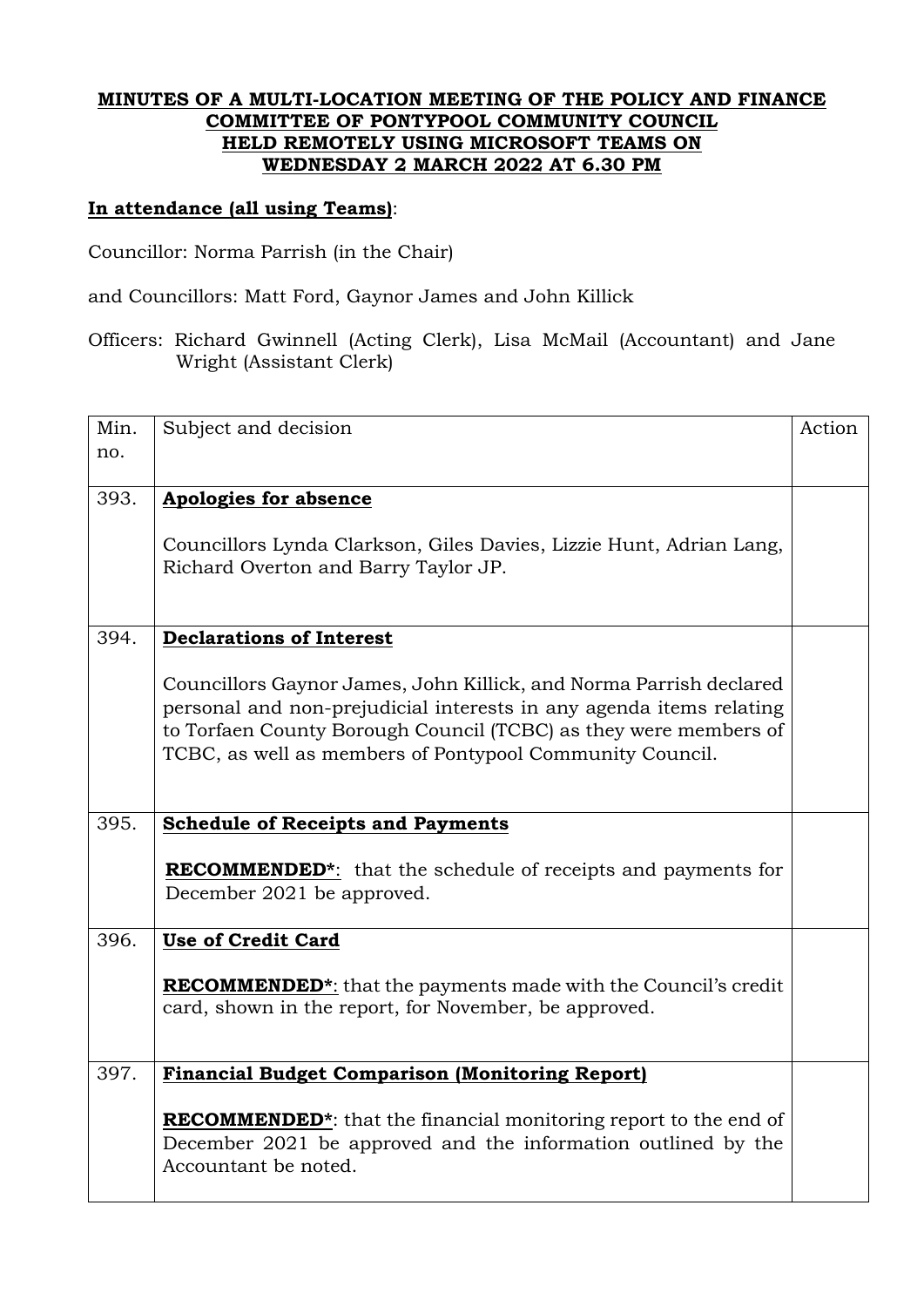|                           | The Committee received an addendum to the LVA applications as          |
|---------------------------|------------------------------------------------------------------------|
|                           | listed on the agenda. In respect of the application for Torfaen Arrows |
|                           | Rugby the Chair pointed out that the amount to be allocated was        |
|                           | £600.00 instead of the £1000.00 stated, this had been amended on       |
|                           | the addendum. (all LVF applications had been vetted by Mrs RC in       |
|                           | the absence of the Finance & Events Manager):                          |
|                           |                                                                        |
| <b>Cllr Janet Jones</b>   |                                                                        |
|                           | (Ladies) Bowls Club Panteg - £500 (support with running costs)         |
|                           | Local Government Act (Miscellaneous Provisions) Act 1976, s.19         |
|                           | Torfaen Museum Trust - £200 (running costs)                            |
|                           | s.137 LGA 1972/Power of Well Being s2 LGA 2000                         |
|                           | Pontypool Retired Men's Bowls - £300 (running costs)                   |
|                           | Local Government Act (Miscellaneous Provisions) Act 1976, s.19         |
|                           | Pontypool Retired Men's Society - £300 (help with running costs)       |
|                           | s.137 LGA 1972/Power of Well Being s2 LGA 2000g Res                    |
|                           | $4th$ Gwent Boys Brigade - £100 (help with running costs)              |
|                           | s.137 LGA 1972/Power of Well Being s2 LGA 2000                         |
|                           | Torfaen Arrows Rugby - £600.00 (Project – to train young children)     |
|                           | Local Government Act (Miscellaneous Provisions) Act 1976, s.19         |
|                           | <b>Clir Barry Taylor JP</b>                                            |
|                           | Pontypool Museum - $£200$ (running costs)                              |
|                           | Pontnewynydd History Society - £200 (speaker fees)                     |
|                           | Pantygasseg Residents - £300 (purchase of bench for playing field)     |
|                           | Merchants Hill Baptist Church Bereavement Group - £200 (running        |
| costs)                    |                                                                        |
|                           | Age Connects Torfaen - £200 (Dementia Project)                         |
|                           | s.137 LGA 1972/Power of Well Being s2 LGA 2000                         |
| <b>Cllr Jackie Taylor</b> |                                                                        |
|                           | National Youth Orchestra of Great Britain - £200 (help young           |
| musicians)                |                                                                        |
|                           | Padre Pio School - £200 (running costs)                                |
|                           | Cyfannol Women's Aid - £200 (running costs)                            |
|                           | George Street Primary School - £200 (running costs)                    |
|                           | s.137 LGA 1972/Power of Well Being s2 LGA 2000                         |
|                           | Torfaen Dolphins - £200 (learning children to swim)                    |
|                           | Local Government Act (Miscellaneous Provisions) Act 1976, s.19         |
|                           | All Creatures Great and Small - £200 (running costs)                   |
|                           | Pantygasseg Residents - £200 (to help pay for Father Christmas)        |
|                           | Pantygasseg Residents Association - £500 (Project – to help replace    |
| play area)                |                                                                        |
|                           | s.137 LGA 1972/Power of Well Being s2 LGA 2000                         |
|                           |                                                                        |
| Cllr K. James             |                                                                        |
|                           | New Inn Group Stroke Association - £300 (to assist with their          |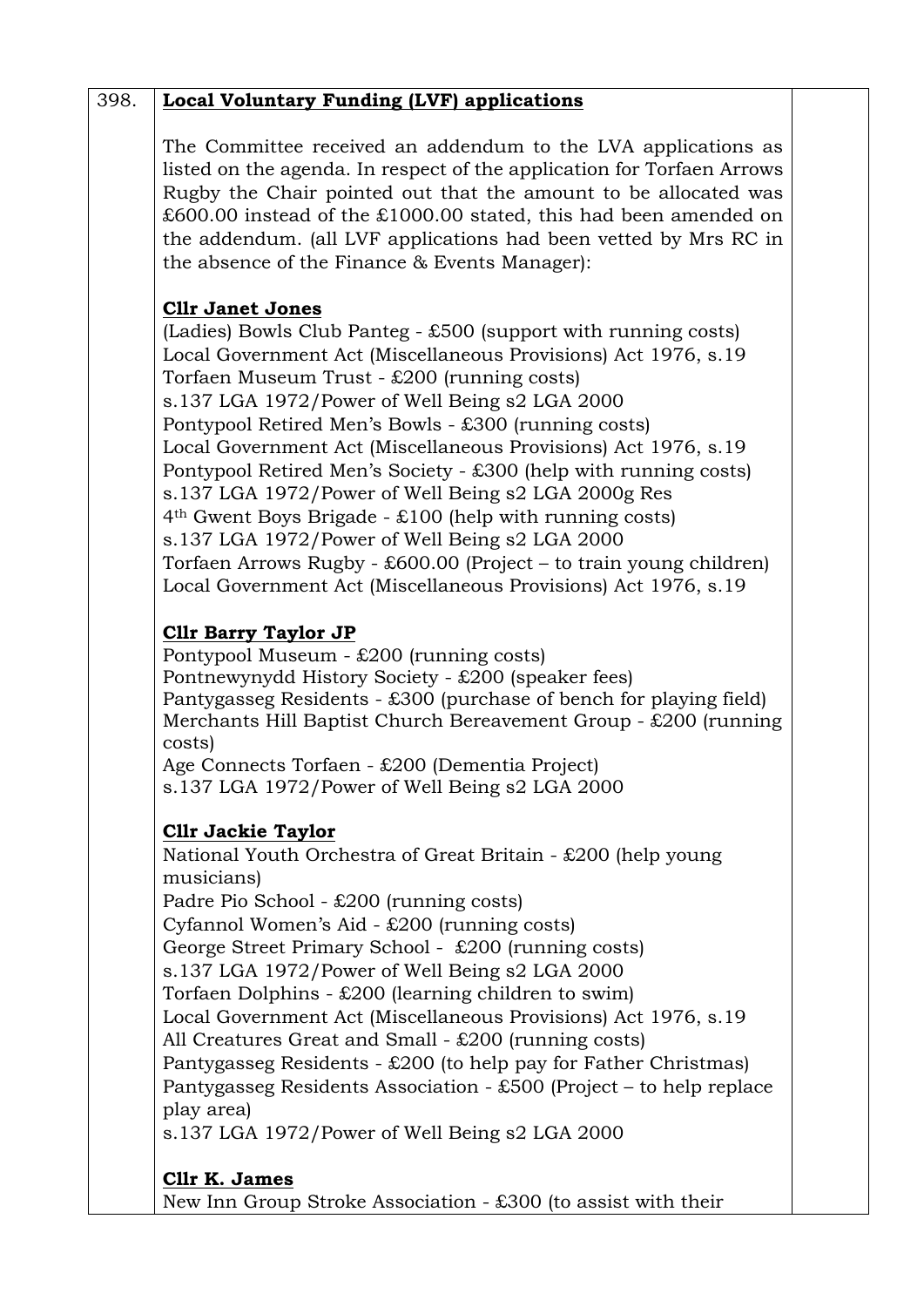activities including fees for hiring hall for meetings)

## **Cllr John Killick**

Gypsy and Traveller Association - £400 (to purchase tools and plants for the allotment area which has been created within the confines of the school boundary s.137 LGA 1972/Power of Well Being s2 LGA 2000

# **Cllr Richard Overton**

New Inn Junior Football Club - £500 (running costs) New Inn Pensioner's Association - £500 (running costs) Local Government Act (Miscellaneous Provisions) Act 1976, s.19

## **Cllr Nick Byrne**

TOG's - £75 (running costs) Local Government Act (Miscellaneous Provisions) Act 1976, s.19 Garnsychan Partnership - £150 (help repair roof costs for the Veg Box s.137 LGA 1972/Power of Well Being s2 LGA 2000 Cwmavon Community Hall - £100 (help with running costs) Local Government Act (Miscellaneous Provisions) Act 1976, s.19 Pontypool Library -  $\text{\pounds}100$  (help with running costs) Ataxia UK - £100 (help with running costs) The National Autistic Society (help with running costs) s.137 LGA 1972/Power of Well Being s2 LGA 2000 Noddfa Chapel Youth Club - £100 (help with running costs) Local Government Act (Miscellaneous Provisions) Act 1976, s.19 Torfaen Flying Start - £100 (help with running costs) Mind - £100 (help with running costs) s.137 LGA 1972/Power of Well Being s2 LGA 2000 Victoria Village OAP Club - £100 (help with running costs) Local Government Act (Miscellaneous Provisions) Act 1976, s.19 Families Need Father's - £100 (help with running costs) s.137 LGA 1972/Power of Well Being s2 LGA 2000 Talywain OAP's Club - £100 (towards running costs) Local Government Act (Miscellaneous Provisions) Act 1976, s.19

## **Cllrs Keith James, Nick Jones and Richard Overton**

Speed Awareness New Inn -  $\text{\pounds}2,850$  (3 x  $\text{\pounds}950$ ) (Project – to fund a speed awareness sign in New Inn at a site agreed with TCBC Highways Department s.137 LGA 1972/Power of Well Being s2 LGA 2000

## **Cllr N. Jones**

New Inn Community Craft Club – Krafty Kraft - £250 (Art Activities and supplies) New Inn Allotments - £200 (help with running costs) s.137 LGA 1972/Power of Well Being s2 LGA 2000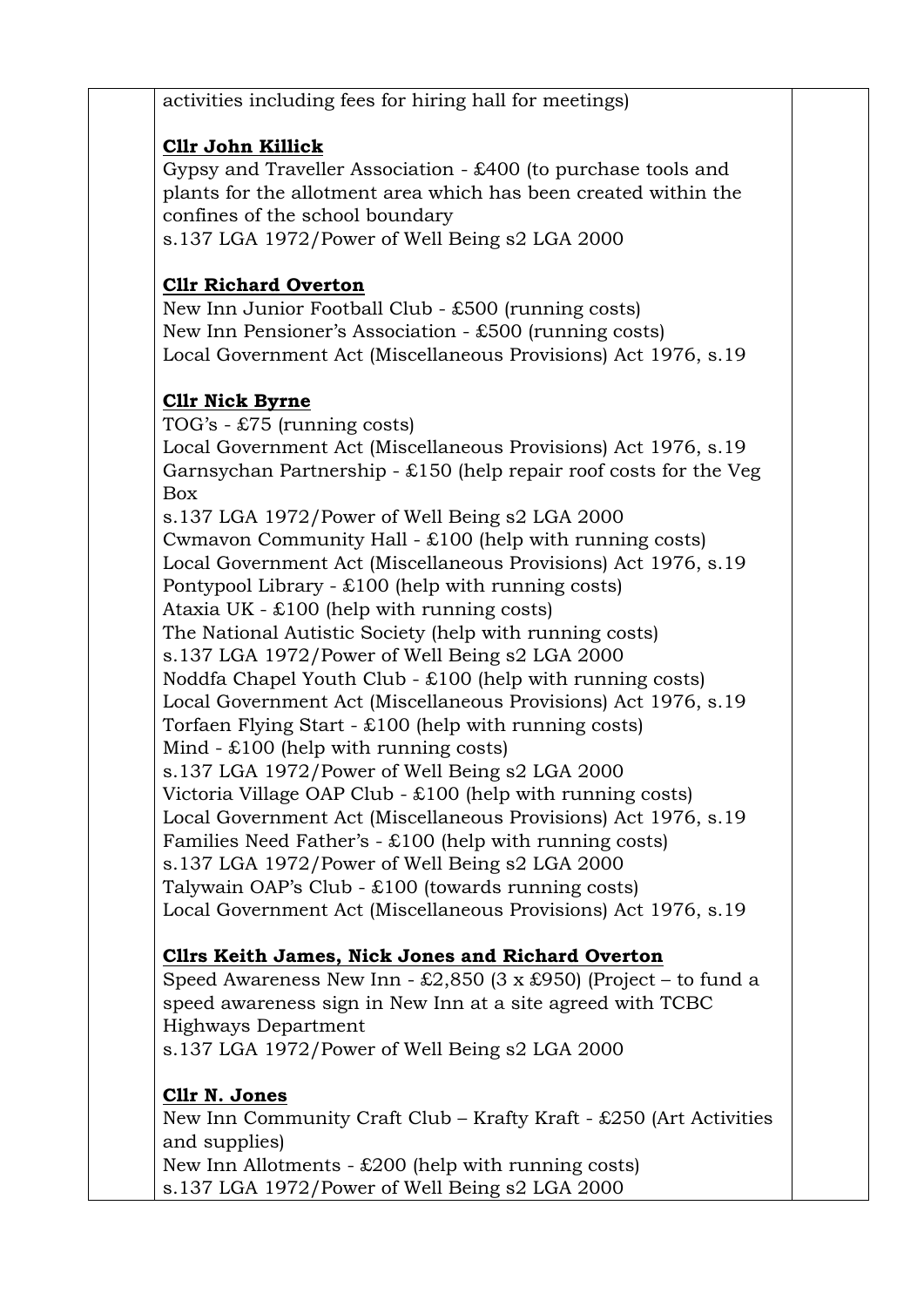|      | New Inn Community Association - $£200$ (towards projects)<br>New Inn Neighbourhood Watch - $£200$ (help with running costs)<br>Panteg Cricket Club - £200 (help with running costs)<br>Pontypool Retired Men's Bowls Club - £100 (running costs)<br>Togs - $\text{\pounds}200$ (help with running costs)<br>Local Government Act (Miscellaneous Provisions) Act 1976, s.19<br>New Inn WI - $£200$ (help with running costs)<br>s.137 LGA 1972/Power of Well Being s2 LGA 2000 |  |
|------|-------------------------------------------------------------------------------------------------------------------------------------------------------------------------------------------------------------------------------------------------------------------------------------------------------------------------------------------------------------------------------------------------------------------------------------------------------------------------------|--|
|      | Cllr M. Ford<br>Trevethin and Penygarn Community Association - $£500$ (help with<br>fuel costs)<br>Local Government Act (Miscellaneous Provisions) Act 1976, s.19<br>TRAC $2 - £500$ (to help with food for families in need)                                                                                                                                                                                                                                                 |  |
|      | Crownbridge School - $£1500$ (to help with costs associated with the<br>children creating a garden)<br>s.137 LGA 1972/Power of Well Being s2 LGA 2000<br><b>RESOLVED:</b>                                                                                                                                                                                                                                                                                                     |  |
|      | (i) that the LVF applications as outlined above be approved.<br>(ii) that the information outlined by the Chair in relation to Torfaen<br>Arrows Rugby in relation to the correct amount to be awarded be<br>noted.                                                                                                                                                                                                                                                           |  |
| 399. | <b>Additional IT equipment requirements</b>                                                                                                                                                                                                                                                                                                                                                                                                                                   |  |
|      | The Committee received a comprehensive report in respect of<br>additional IT equipment requirements at the Community Council.<br>The Office equipment budget for 2022 is £9000, so far only £675 has<br>been spent. Therefore, the budget is sufficient for the Council to<br>purchase 3 laptops. It was unanimously agreed to approve the<br>recommendation as outlined in the report.                                                                                       |  |
|      | <b>RECOMMENDED</b> <sup>*</sup> : that 3 new laptops be purchased at a cost of<br>$£2,100$ (plus £420 VAT) from the Council's established IT service<br>supplier, Orbits IT.                                                                                                                                                                                                                                                                                                  |  |
| 400. | <b>Junior Sponsorship</b>                                                                                                                                                                                                                                                                                                                                                                                                                                                     |  |
|      | The Chair proposed that this item be deferred to June Policy $\&$<br>Finance because not all applications had been received. A member<br>referred to the allocated $£6,000$ for Junior Sponsorship for the<br>current financial year 2021/2022 if the applications are not<br>discussed until June. The Accountant confirmed that the money<br>could be ringfenced and carried over to financial year 2022/2023<br>subject to Council approval and a minute to that effect.   |  |